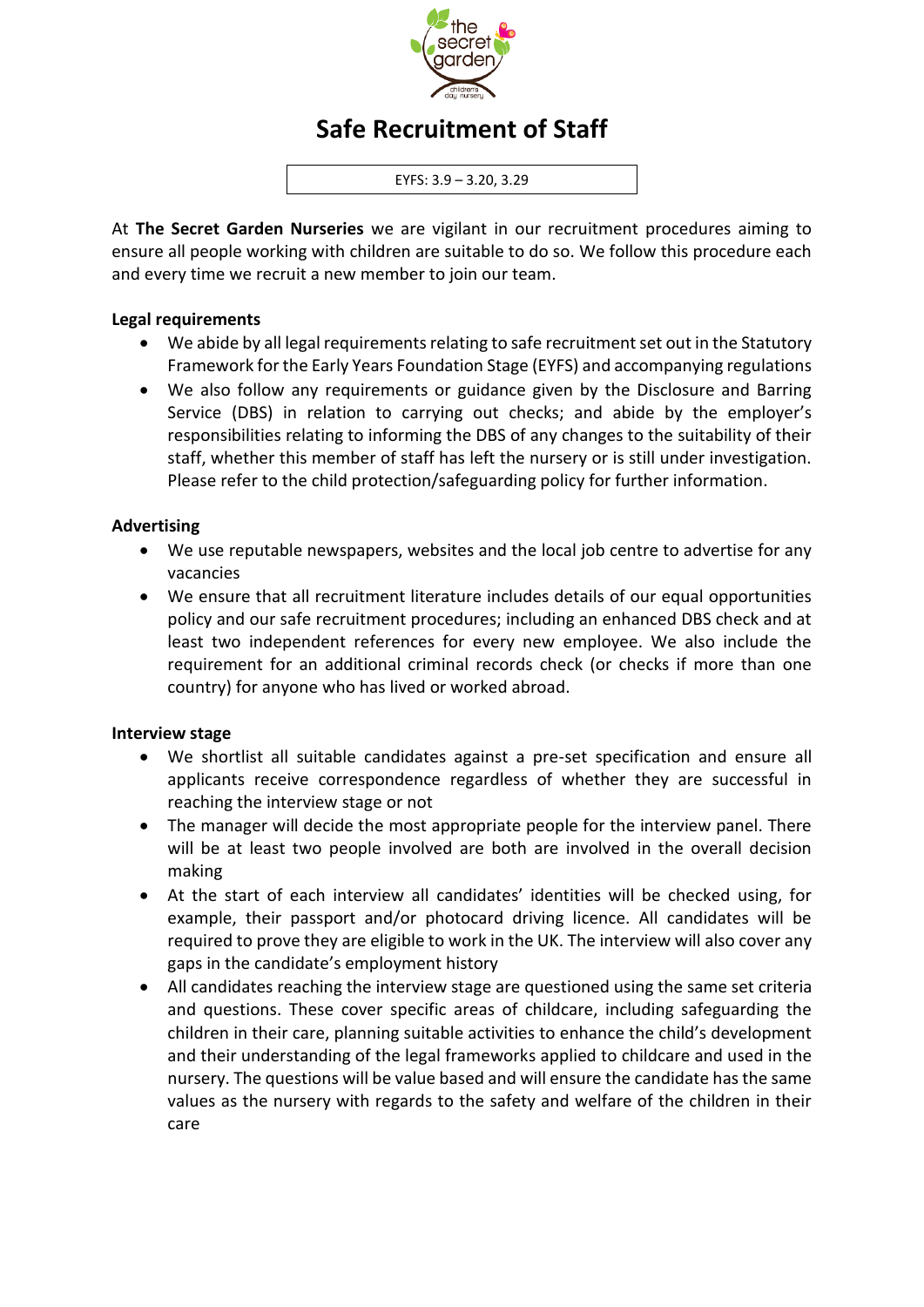

- Every shortlisted candidate will be asked to take part in a supervised practical exercise which will involve spending time in a particular age group in the nursery interacting with the children, staff and where appropriate parents
- The manager and deputy will then select the most suitable person for this position based on these scores and their knowledge and understanding of the early years framework as well as the needs of the nursery
- Every candidate will receive communication from the nursery stating whether they have been successful or not. Unsuccessful candidates are offered feedback.

## **Starting work**

- The successful candidate will be offered the position subject to at least two references from previous employment or, in the case of a newly qualified student, their tutor and a personal or professional reference. These references will be taken up BEFORE employment commences. This may be verbal initially and then followed up with a written reference which will form part of their personnel file
- The successful candidate will be asked to provide proof of their qualifications, where applicable. All qualifications will be checked and copies taken for their personnel files where applicable
- Prior to employment but after the job has been offered a health check questionnaire will be given to the employee and its results will be taken into account in making an overall decision about suitability. The nursery reserves the right to take any further advice necessary in relation to a person's physical and mental fitness to carry out their role. Please see the absence management policy for more details about how the nursery manages health problems including access to medical records
- All new starters, other than those who have registered for the continuous updating service (see below), will be subject to an enhanced Disclosure and Barring Service (DBS) check. This will be initiated before the member of staff commences work in the nursery and they will not have unsupervised access to any child or their records before this check comes back clear. Further to this, the new starter will not be allowed to take photographs of any child, look at their learning and development log or change the nappy of any child without an up-to-date enhanced DBS check (whether supervised or not)
- An additional criminals records check (or checks if more than one country) should also be made for anyone who has lived or worked abroad
- The nursery will record and retain details about the individual including staff qualifications, identity checks carried out and the vetting process completed. This will include the disclosure and barring service reference number, the date the disclosure was obtained and details of who obtained it. The nursery will not retain copies of the disclosure itself once the employment decision is taken
- There may be occasions when a DBS check is not clear but the individual is still suitable to work with children. This will be treated on an individual case basis and at the manager's/owner's discretion taking into account the following:
	- o seriousness of the offence or other information
	- o accuracy of the person's self-disclosure on the application form
	- o nature of the appointment including levels of supervision
	- o age of the individual at the time of the offence or other information
	- $\circ$  the length of time that has elapsed since the offence or other information